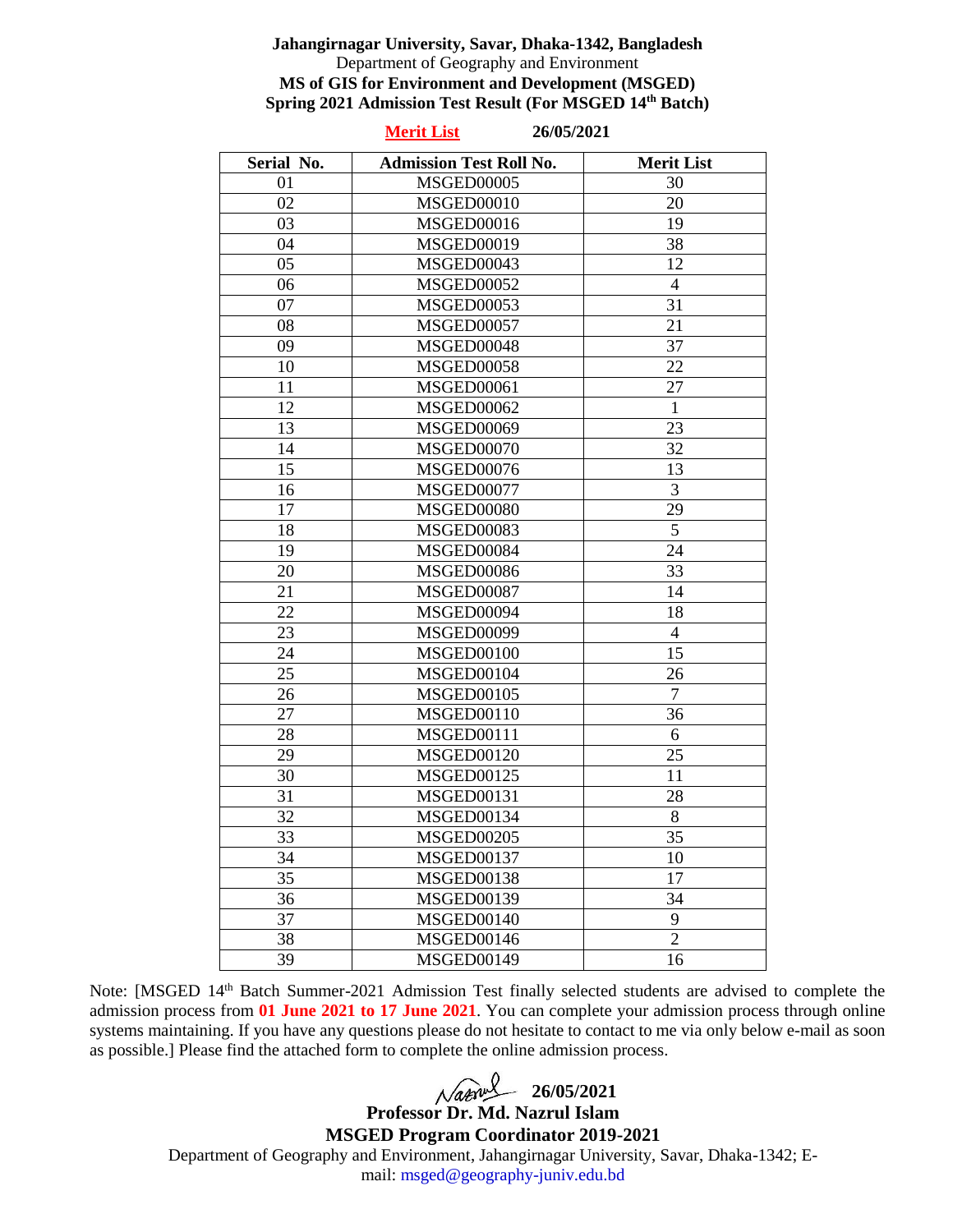### **Jahangirnagar University, Savar, Dhaka-1342, Bangladesh** Department of Geography and Environment **MS of GIS for Environment and Development (MSGED) Spring-2021 Admission Test Result (For MSGED 14th Batch) Date: 26/05/2021**

|--|

| Serial No. | <b>Admission Test Roll No.</b> |  |  |  |  |
|------------|--------------------------------|--|--|--|--|
| 01         |                                |  |  |  |  |
|            | MSGED00163                     |  |  |  |  |
| 02         | MSGED00164                     |  |  |  |  |
| 03         | <b>MSGED00176</b>              |  |  |  |  |
| 04         | <b>MSGED00203</b>              |  |  |  |  |
| 05         | MSGED00209                     |  |  |  |  |
| 06         | <b>MSGED00162</b>              |  |  |  |  |
| 07         | MSGED00152                     |  |  |  |  |
| 08         | MSGED00167                     |  |  |  |  |
| 09         | MSGED00243                     |  |  |  |  |
| 10         | MSGED00223                     |  |  |  |  |
| 11         | MSGED00276                     |  |  |  |  |
| 12         | <b>MSGED00153</b>              |  |  |  |  |
| 13         | MSGED00154                     |  |  |  |  |
| 14         | <b>MSGED00211</b>              |  |  |  |  |
| 15         | <b>MSGED00174</b>              |  |  |  |  |
| 16         | <b>MSGED00183</b>              |  |  |  |  |
| 17         | <b>MSGED00184</b>              |  |  |  |  |
| 18         | <b>MSGED00185</b>              |  |  |  |  |
| 19         | <b>MSGED00186</b>              |  |  |  |  |
| 20         | <b>MSGED00190</b>              |  |  |  |  |
| 21         | MSGED00214                     |  |  |  |  |
| 22         | <b>MSGED00179</b>              |  |  |  |  |
| 23         | <b>MSGED00216</b>              |  |  |  |  |

 **26/05/2021** 

**Professor Dr. Md. Nazrul Islam MSGED Program Coordinator 2019-2021** Department of Geography and Environment Jahangirnagar University, Savar, Dhaka-1342 E-mail: msged@geography-juniv.edu.bd

Note: [MSGED 14th Batch Summer-2021 Admission Test finally selected students are advised to complete the admission process from **01 June 2021 to 17 June 2021**. You can complete your admission process through online systems maintaining. If you have any questions please do not hesitate to contact to me via only below e-mail as soon as possible.] Please find the attached form to complete the online admission process.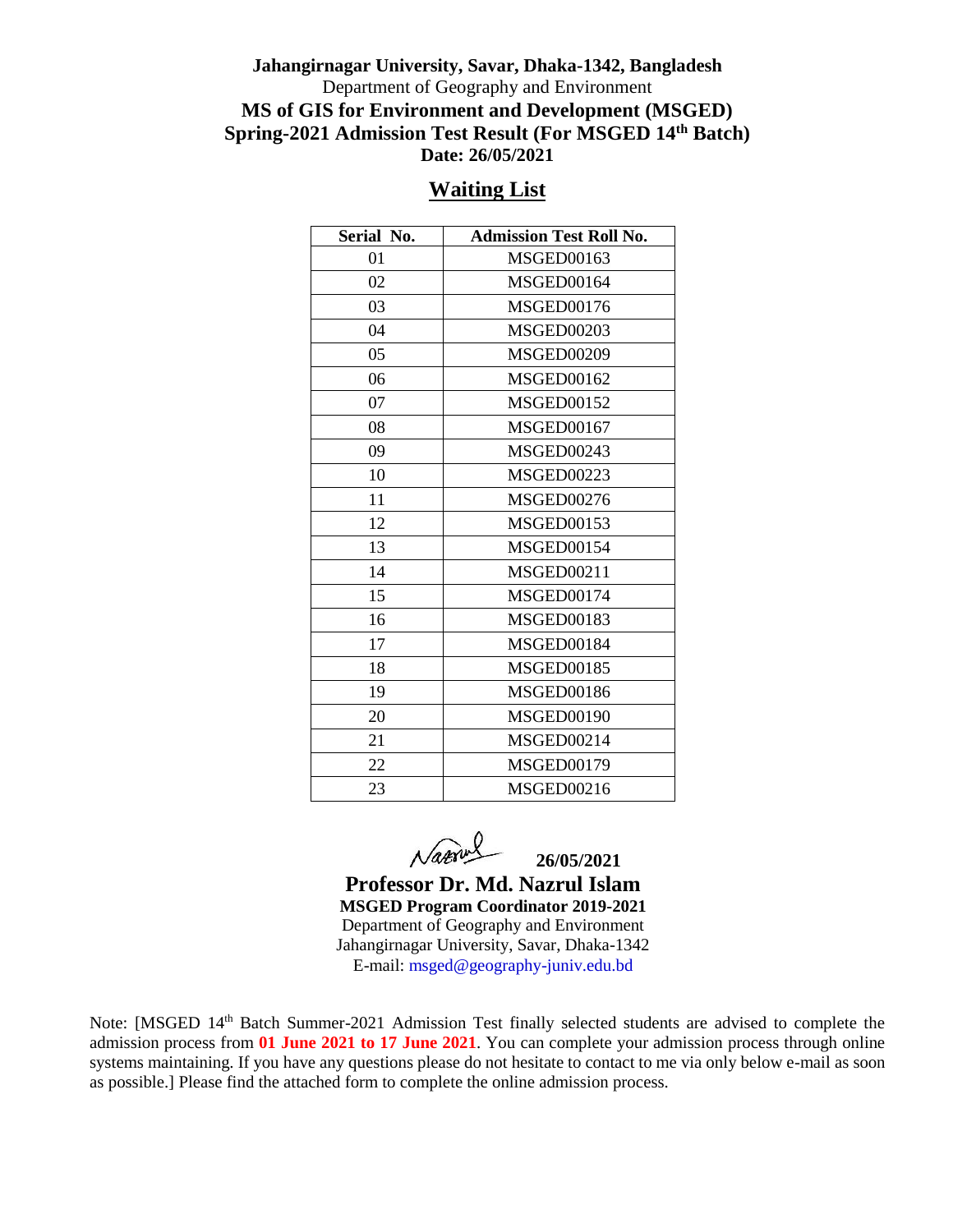

# **Department of Geography and Environment**

Jahangirnagar University, Savar, Dhaka Phone: 7791045-51 Ext. 1224; e-mail: msged@juniv.edu

Photo

## **Registration Form MS in GIS for Environment and Development (MSGED) Session: Spring-2021 (14 th Batch)**

|  | <b>1.</b> Name (According to Certificate): |  |
|--|--------------------------------------------|--|
|  |                                            |  |

#### **6.** Academic Qualifications:

| Name of the<br>Certificate | Name of the Institution | Year of<br>Passing | Division/Class/<br>CGPA |
|----------------------------|-------------------------|--------------------|-------------------------|
|                            |                         |                    |                         |
|                            |                         |                    |                         |
|                            |                         |                    |                         |
|                            |                         |                    |                         |

#### **7.** Professional Attachments:

| Name of the Organization | Designation | Period | <b>Contact Person</b> |
|--------------------------|-------------|--------|-----------------------|
|                          |             |        |                       |
|                          |             |        |                       |

#### <u>ঘোষণা পত্ৰ:</u>

- (ক) আমি ঘোষণা করছি যে, আমি নিজ হাতে এই আবেদনপত্রটি পূরণ করেছি। উপরে প্রদত্ত সকল তথ্যাদি সম্পূর্ণ সত্য।
- ্খ) আমি এই মর্মে অঙ্গীকার করছি যে, বিশ্ববিদ্যালয়ের ছাত্র/ছাত্রী শৃঙ্খলা সংক্রান্ত বিধিমালা, পরীক্ষা অধ্যাদেশ এবং বিশ্ববিদ্যালয়ের প্রচলিত ও প্রণীতব্য সংশ্লিষ্ট অন্য সকল আইন-কানুন মেনে চলব এবং বিশ্ববিদ্যালয়ের উপাচার্য এবং অন্যান্য শিক্ষক, অফিসার ও কর্মচারীগণের প্রতি উপযুক্ত সম্মান প্ৰদৰ্শন করব।

Date:......../......../.......... .....………………………….

| Signature of the Applicant |  |
|----------------------------|--|

| <b>For Official Use</b>                                    |  |  |  |  |  |  |           |                                                                                                    |
|------------------------------------------------------------|--|--|--|--|--|--|-----------|----------------------------------------------------------------------------------------------------|
| 1. ID Number:                                              |  |  |  |  |  |  | Position: | (Merit/Waiting)                                                                                    |
| 2. Academic Session: Spring May, 2021 + August 2021        |  |  |  |  |  |  |           |                                                                                                    |
| 3. Batch Number: 13                                        |  |  |  |  |  |  |           |                                                                                                    |
| Date:// 20                                                 |  |  |  |  |  |  |           |                                                                                                    |
| University Branch, Jahangirnagar, Savar, Dhaka, Bangladesh |  |  |  |  |  |  |           | *Note: Deposit Account Name: DGE-JU, Account No: 0200008995808, Agrani Bank Limited, Jahangirnagar |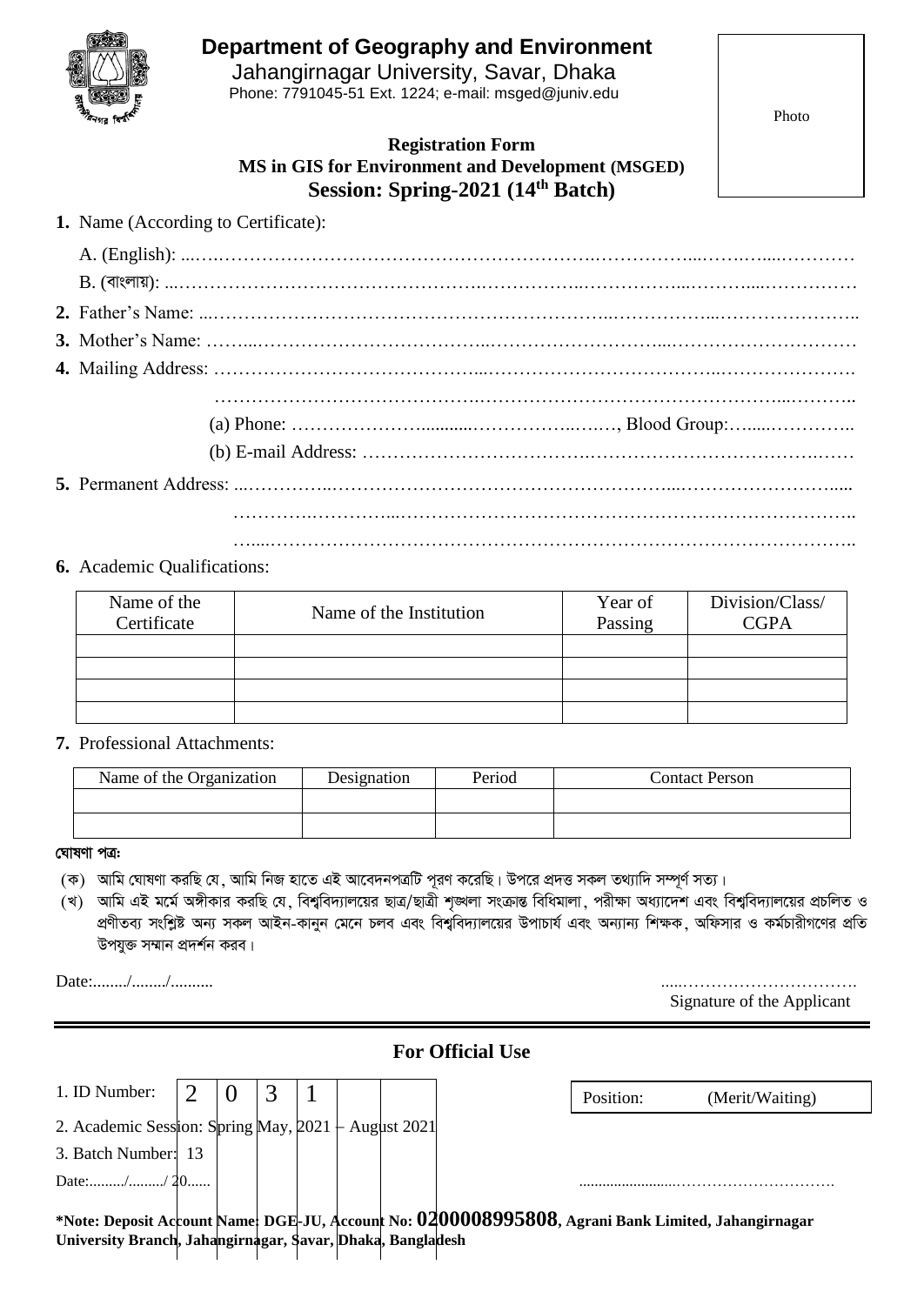# সংযুক্তিঃ

১। রেজিস্ট্রেশন ফরম যথাযথভাবে পরন করে নির্ধারিত স্থানে ছবি পেষ্ট আকারে স্থাপন করে, শিক্ষার্থীর সাইনসহ রেজিস্ট্রেশন ফরম ক্ষ্যান IPEG ও পিডিএফ উভয় ফরমাটে পাঠাতে হবে।

২। পাসপোর্ট সাইজের ছবি স্ক্যান  $JPEG$  ১কপি (অথবা অফিসে এসে ভর্তি হলে ৩ কপি পাসপোর্ট সাইজের প্রিন্ট ছবি)

৩। সকল শিক্ষা সনদের স্ক্যান কপি JPEG ও পিডিএফ উভয় ফরমার্টে পাঠাতে।

৪। ব্যাংকে টাকা জমা দেওয়ার রশিদের স্ক্যান কপি JPEG ও পিডিএফ উভয় ফরমার্টে পাঠাতে।

৫। যে সমস্ত শিক্ষার্থী ক্যাম্পাসে না এসে ভর্তি প্রক্রিয়া সম্পূর্ন করতে চান তাদের অবশ্যই ব্যাংকে টাকা জমা দেওয়ার রশিদের ক্ষ্যান পিডিএফ কপি, রেজিস্ট্রেশন ফরম যথাযথভাবে পূরন করা (শিক্ষার্থীর স্বাক্ষরসহ) ক্ষ্যান পিডিএফ কপি, সকল শিক্ষা সনদের ক্ষ্যান পিডিএফ কপি এবং পাসপোর্ট সাইজের ছবি সফট কপি এমএসজিইডি প্রোগ্রাম কো-অর্ডিনেটর এর E-mail: [msged@geography-juniv.edu.bd](mailto:msged@geography-juniv.edu.bd) এবং এমএসজিইডি প্ৰোগ্ৰাম হিসাব কৰ্মকৰ্তা জনাব কাজী রফিকুল ইসলাম (মোবাইলঃ 01963220853); E-mail: [krislamju@yahoo.com\)](mailto:krislamju@yahoo.com) ই-মেইলের মাধ্যমে প্রেরনের জন্য অনুরোধ করা হরো।

ভর্তি প্রক্রিয়া বিষয়ে যে কোন বিষয়ে জরুরী প্রয়োজনে নিন্মোক্ত মাধ্যমে যোগাগাগের জন্য অনরোধ করা হলো।

| ক্ৰমিক | নাম ও পদবী                                                           | মোবাইল নম্বর | ই-মেইল                       |
|--------|----------------------------------------------------------------------|--------------|------------------------------|
|        | প্রফেসর ড. মো. নজরুল ইসলাম                                           |              | msged@geography-juniv.edu.bd |
|        | এমএসজিইডি প্রোগ্রাম কো-অর্ডিনেটর                                     |              |                              |
| ২      | জনাব কাজী রফিকুল ইসলাম                                               | ০১৯৬৩২২০৮৫৩  | krislamju@yahoo.com          |
|        | প্রধান এক্সপেরিমেন্টাল অফিসার<br>এমএসজিইডি প্ৰোগ্ৰাম হিসাব কৰ্মকৰ্তা | ০১৮১৮৬৩৪৫৩৮  |                              |
| ৩      | জনাব মোঃ শহীদুল্লাহ                                                  |              | shahidullahju@gmail.com      |
|        | সিনিয়র নির্বাহী প্রকৌশলী (যন্ত্র)                                   | 0)6088546080 |                              |
|        | এমএসজিইডি প্রোগ্রাম ভর্তি ও সার্বিক বিষয়                            |              |                              |
| 8      | জনাব মোঃ জহুরুল ইসলাম                                                | ०১৭৪৯৫৬৭৫২৫  | jahir.likhon@gmail.com       |
|        | লজিষ্টিক সাপোর্ট, ওয়েব ও সফ্টওয়ার                                  |              |                              |

বি: দ্র: কভিড-২০১৯ করোনা পরিষ্থিতি স্বাভাবিক হওযার পর সার্টিফিকেটের মুল কপি অফিসে দেখাতে হবে এবং ফটোকপি জমা দিতে হবে। সকল ফি অবশ্যই নির্ধারিত ব্যাংক একাউন্টের মাধ্যমে প্রদানের জন্য অনুরোধ করা হলো। কোনভাবেই নগদ টাকা লেনদেন <mark>গ্রহন যোগ্য নয়।</mark> অনলাইনের মাধ্যমে ভর্তি প্রক্রিয়া সম্পূর্ণ করার জন্য ব্যাংকে টাকা জমাদানের পূর্বে অবশ্যই জনাব কাজী রফিকুল ইসলাম, এমএসজিইডি প্রোগ্রাম হিসাব কর্মকর্তার মাধ্যমে হিসাব একাউন্ট সম্পর্কে জেনে নেবার জন্য করা হলো। ভর্তি ফি প্রদানের ব্যাংক রশিদ এমএসজিইডি প্রোগ্রাম কো-অর্ডিনেটর এর E-mail: [msged@geography-juniv.edu.bd](mailto:msged@geography-juniv.edu.bd) এ CC কপি অবশ্যই পাঠাতে হবে। কোনভাবেই নগদ টাকা লেনদেন গ্রহন যোগ্য নয়।

২৬/০৫/২০২১

(প্রফেসর ড. মো: নজরুল ইসলাম) প্রোগ্রাম কো-অর্ডিনেটর এমএসজিইডি প্রোগ্রাম: ২০১৯-২০২১ ভূগোল ও পরিবেশ বিভাগ; জাহাঙ্গীরনগর বিশ্ববিদ্যালয়। E-mail: [msged@geography-juniv.edu.bd](mailto:msged@geography-juniv.edu.bd)

**\*Note: Deposit Account Name: DGE-JU, Account No: 0200008995808, Agrani Bank Limited, Jahangirnagar University Branch, Jahangirnagar, Savar, Dhaka, Bangladesh**